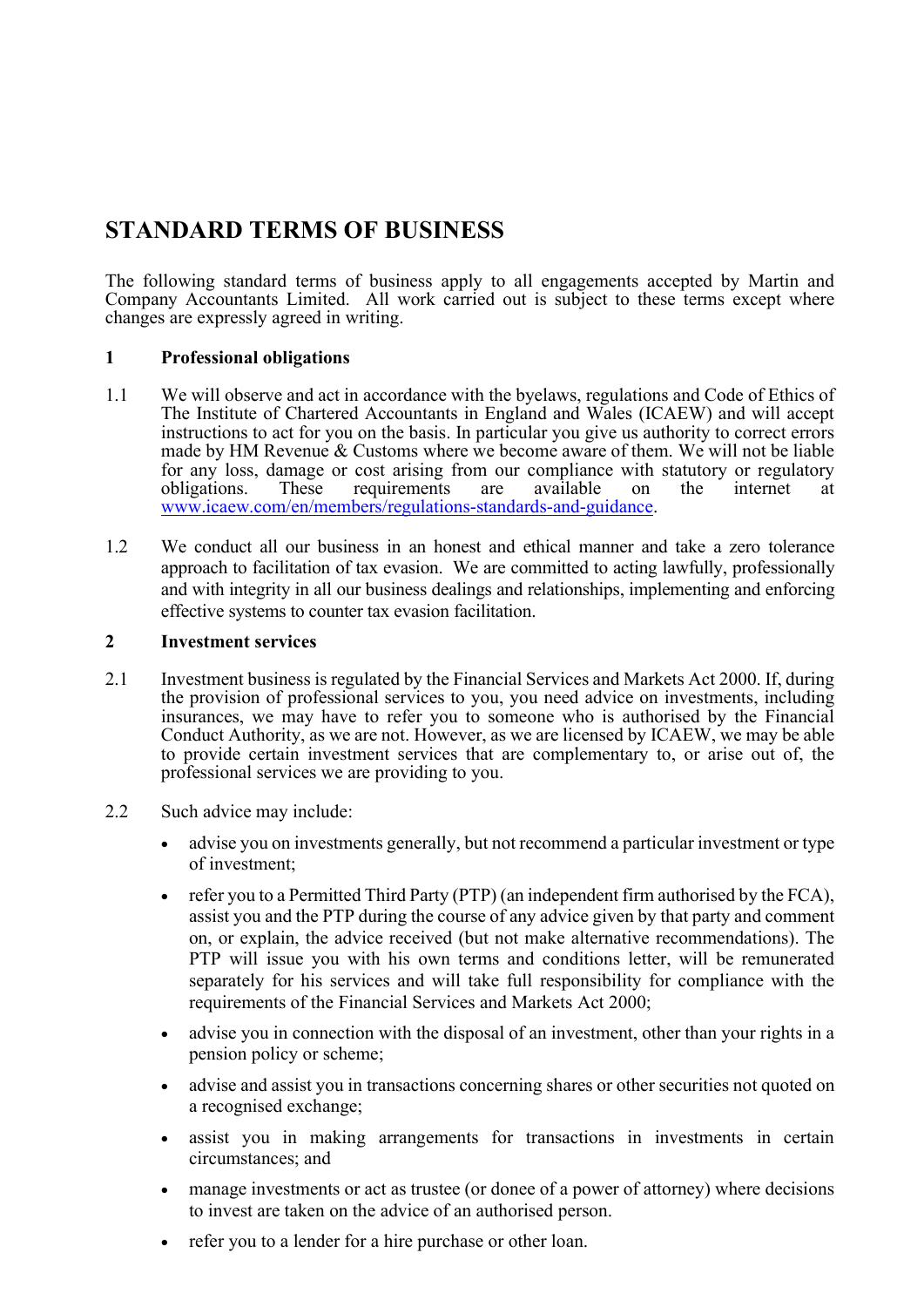- 2.3 We may also, on the understanding that the shares or other securities of the company are not publicly traded:
	- advise the company, existing or prospective shareholders in relation to exercising rights, taking benefits or share options, valuations and methods of such valuations;
	- arrange any agreements in connection with the issue, sale or transfer of the company's shares or other securities;
	- arrange for the issue of new shares; and
	- act as the addressee to receive confirmation of acceptance of offer documents etc.

 If, during the provision of professional services to you, you need advice beyond what we are permitted to do, we may have to refer you to someone who is authorised by the Financial Conduct Authority, as we are not authorised.

- 2.4 In the unlikely event that we cannot meet our liabilities to you, you may be able to claim compensation under the Chartered Accountants' Compensation Scheme in respect of exempt regulated activities undertaken. Further information about the scheme and the circumstances in which grants may be made is available on ICAEW's website: www.icaew.com/cacs.
- 2.5 In relation to the conduct of insurance distribution activities, we are an ancillary insurance intermediary. We are not authorised by the Financial Conduct Authority. However, we are included on the Register maintained by the Financial Conduct Authority so that we can carry on insurance distribution activity, which is broadly the advising on, selling, and administration of insurance contracts. This part of our business, including arrangements for complaints or redress if something goes wrong is regulated by the Institute of Chartered Accountants in England and Wales. The register can be accessed via the Financial Conduct Authority website at www.fca.org.uk/register.
- 2.6 To enable us to provide you with a proper service, there may be occasions when we will need to contact you without your express permission concerning investment business matters. For example, it may be in your interests to sell a particular investment and we would wish to inform you of this. We may therefore contact you in such circumstances, but would only do so in our normal office hours. We shall of course comply with any restrictions you may wish to impose which you notify to us in writing.
- 2.7 The firm may receive commission from any introduction to a PTP in connection with the above, in which case you will be fully informed of the expected size and nature of such commission at the time of the introduction. Such commission will be held in our clients' account until we receive instructions from you as to how it should be treated. In the event of no such instructions being received, we may use such monies against any fees that have been outstanding for 30 days or more and concerning which you are not in dispute with us. When we reduce the fees that we would otherwise charge by the amount of commission retained, we will apply the HMRC concession which allows VAT to be calculated on the net fee after deduction of the commission.
- 2.8 We may also request that you allow us to retain such commissions to cover our costs in connection with the above, but permission will be sought separately from you in these circumstances. If you are dissatisfied in any way about our services described in this section, you should follow the procedures set out in the 'Help us to give you the right service' section of this letter.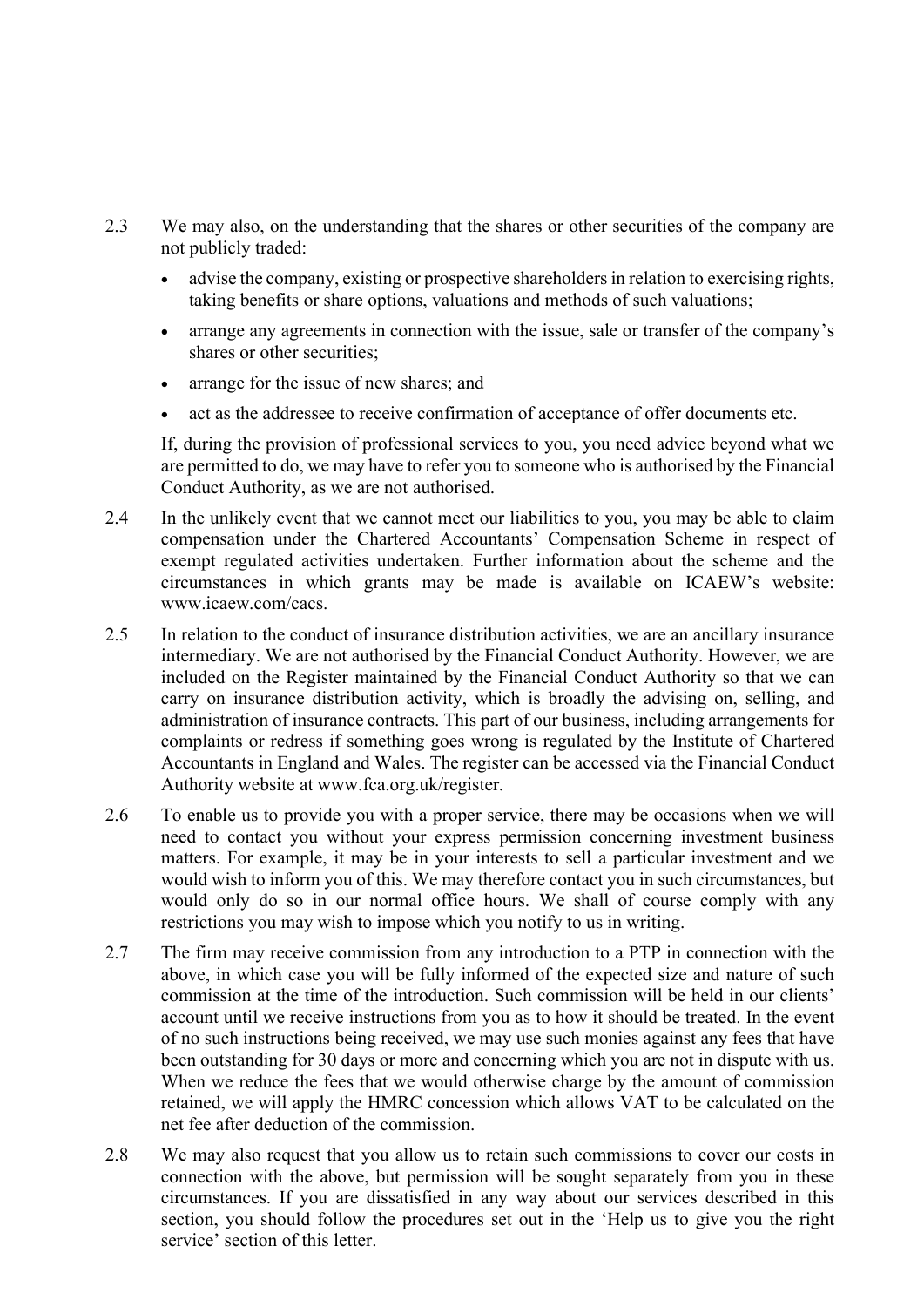# 3 Consumer Credit Services

- 3.1 We are regulated by The Institute of Chartered Accountants in England and Wales to provide certain credit-related services where these are complimentary to or arise out of the professional services we are providing to you. Such services may include the introduction to third parties to obtain credit. If, during the provision of professional services to you, you need advice beyond what we are permitted to do, we may have to refer you to someone who is authorised by the Financial Conduct Authority, as we are not.
- 3.2 To enable us to provide you with a proper service, there may be occasions when we need to contact you without your express permission concerning credit-related matters. We may therefore contact you if appropriate but would only do so in our normal office hours. We shall of course comply with any restrictions you may wish to impose which you notify to us in writing.

## 4 Client monies

- 4.1 We may, from time to time, hold money on your behalf. Such money will be held in trust in a client bank account, which is segregated from the firm's funds. The account will be operated, and all funds dealt with, in accordance with the Clients' Money Regulations of The Institute of Chartered Accountants in England and Wales.
- 4.2 In order to avoid an excessive amount of administration, interest will only be paid to you where the amount of interest that would be earned on the balances held on your behalf in any calendar year exceeds £25. Any such interest would be calculated using the prevailing rate applied by Barclays Bank Plc for small deposits subject to the minimum period of notice for withdrawals. Subject to any tax legislation, interest will be paid gross.
- 4.3 If the total sum of money held on your behalf exceeds £10,000 for a period of more than 30 days, or such sum is likely to be held for more than 30 days, then the money will be placed in a separate interest-bearing client bank account designated to you. All interest earned on such money will be paid to you. Subject to any tax legislation, interest will be paid gross.
- 4.4 We will return monies held on your behalf promptly as soon as there is no longer any reason to retain those funds. In the unlikely event of us holding any unclaimed monies we reserve the right to pay such monies to a registered charity in line with the guidelines set out in the Clients' Money Regulations referred to above. We will not do this unless we have been unable to contact you for at least 5 years and we have taken reasonable steps to trace you and return the monies.

## 5 Fees

- 5.1 Our fees are computed on the basis of time spent on your affairs by the principals and our staff, and on the levels of skill and responsibility involved. Disbursements represent travel, accommodation and other expenses incurred in dealing with your affairs.
- 5.2 If it is necessary to carry out work outside the responsibilities outlined in this letter it will involve additional fees. Accordingly we would like to point out that it is in your interests to ensure that your records etc. are completed to the agreed stage.
- 5.3 If we provide you with an estimate of our fees for any specific work, then the estimate will not be contractually binding unless we explicitly state that that will be the case. Otherwise our fees will be calculated on the basis of the hours worked by each member of staff necessarily engaged on your affairs multiplied by their charge out rate per hour, VAT being charged thereon.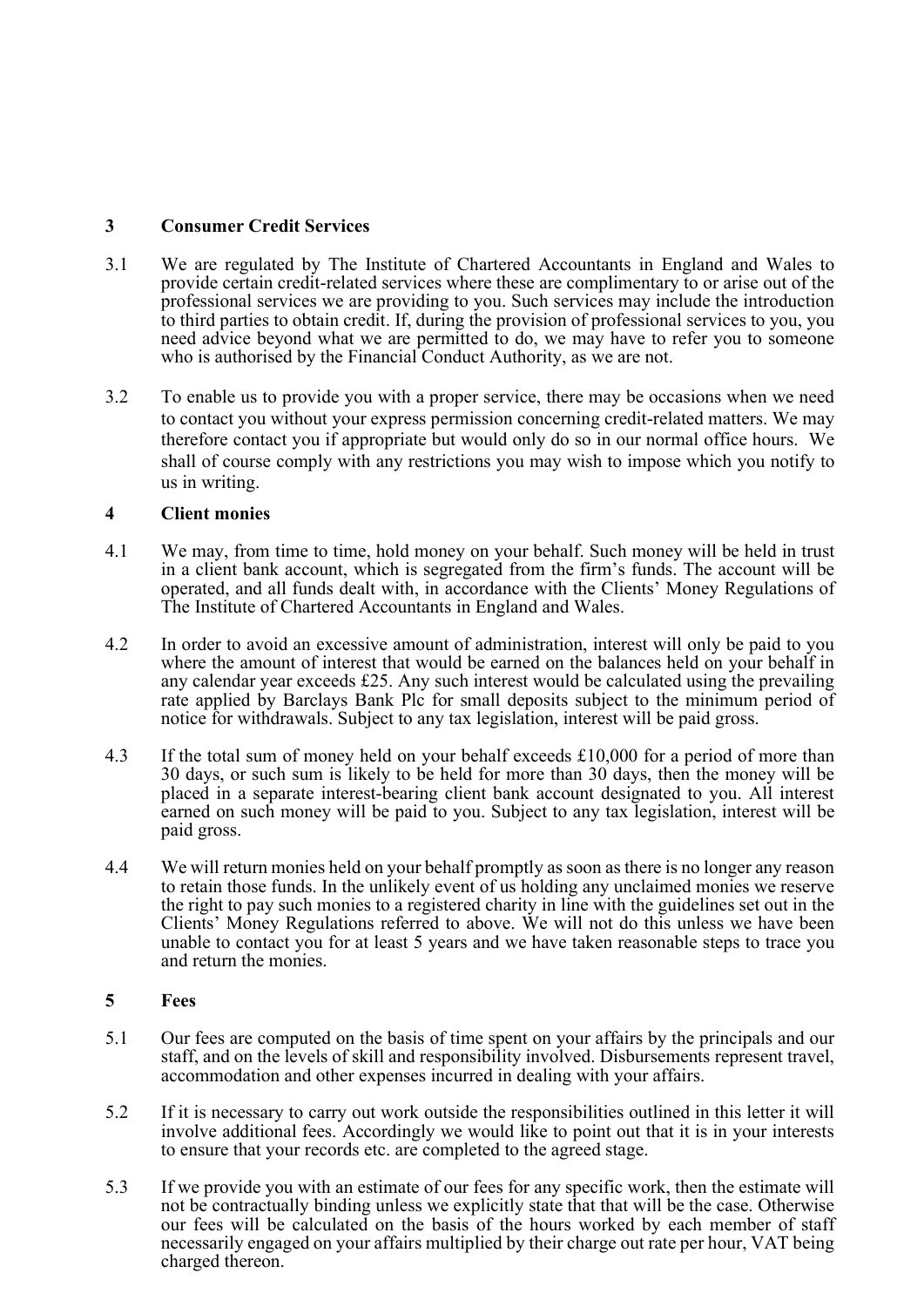- 5.4 Where requested we may indicate a fixed fee for provision of specific services or an indicative range of fees for a particular assignment. It is not our practice to identify fixed fees for more than a year ahead as such fee quotes need to be reviewed in the light of events. If it becomes apparent to us, due to unforeseen circumstances, that a fee quote is inadequate, we reserve the right to notify you of a revised figure or range and at seek your agreement thereto.
- 5.5 In some cases, you may be entitled to assistance with your professional fees, particularly in relation to any investigation into your tax affairs by HMRC. Assistance may be provided through insurance policies you hold or via membership of a professional or trade body. Other than where such insurance was arranged through us you will need to advise us of any such insurance cover that you have. You will remain liable for our fees regardless of whether all or part are liable to be paid by your insurers.
- 5.6 Invoices are payable in full (including disbursements) in accordance with the terms set out on the invoice. Our fees are exclusive of VAT which will be added where it is chargeable.
- 5.7 Unless otherwise agreed to the contrary, our fees do not include the costs of any third party, counsel or other professional fees. If these costs are incurred to fulfil our engagement, such necessary additional charges may be payable by you.
- 5.8 If you do not accept the invoiced fee is fair and reasonable you must notify us within 21 days of receipt, failing which you will be deemed to have accepted that payment is due.
- 5.7 We reserve the right to charge interest on overdue accounts at the current rate under the Late Payment of Commercial Debts (Interest) Act 1998. We also reserve the right to terminate our engagement and cease acting if payment of any fees billed is unduly delayed. We intend to exercise these rights only if it is fair and reasonable to do so. We accept settlement of fees by certain credit cards.
- 5.8 If a client company, trust or other entity is unable or unwilling to settle our fees, we reserve the right to seek payment from the individual (or parent company) giving us instructions on behalf of the client, and we shall be entitled to enforce any sums due against the group company or individual nominated to act for you.
- 5.9 In the event that this firm ceases to act in relation to your affairs you agree to meet all reasonable costs of providing information to the company's new advisers. In particular you agree to meet these costs where we are required by law to provide information to a successor firm.

#### 6 Retention of and access to records

- 6.1 During the course of our work we will collect information from you and others acting on your behalf and will return any original documents to you following the preparation of your financial statements and returns. You should retain these records for 6 years from the end of the tax year to which they relate. You should retain them for longer if HM Revenue and Customs enquire into your tax return.
- 6.2 Whilst certain documents may legally belong to you, we may destroy correspondence and other papers that we store which are more than seven years old, other than documents which we consider to be of continuing significance. If you require retention of any document you must notify us of that fact in writing.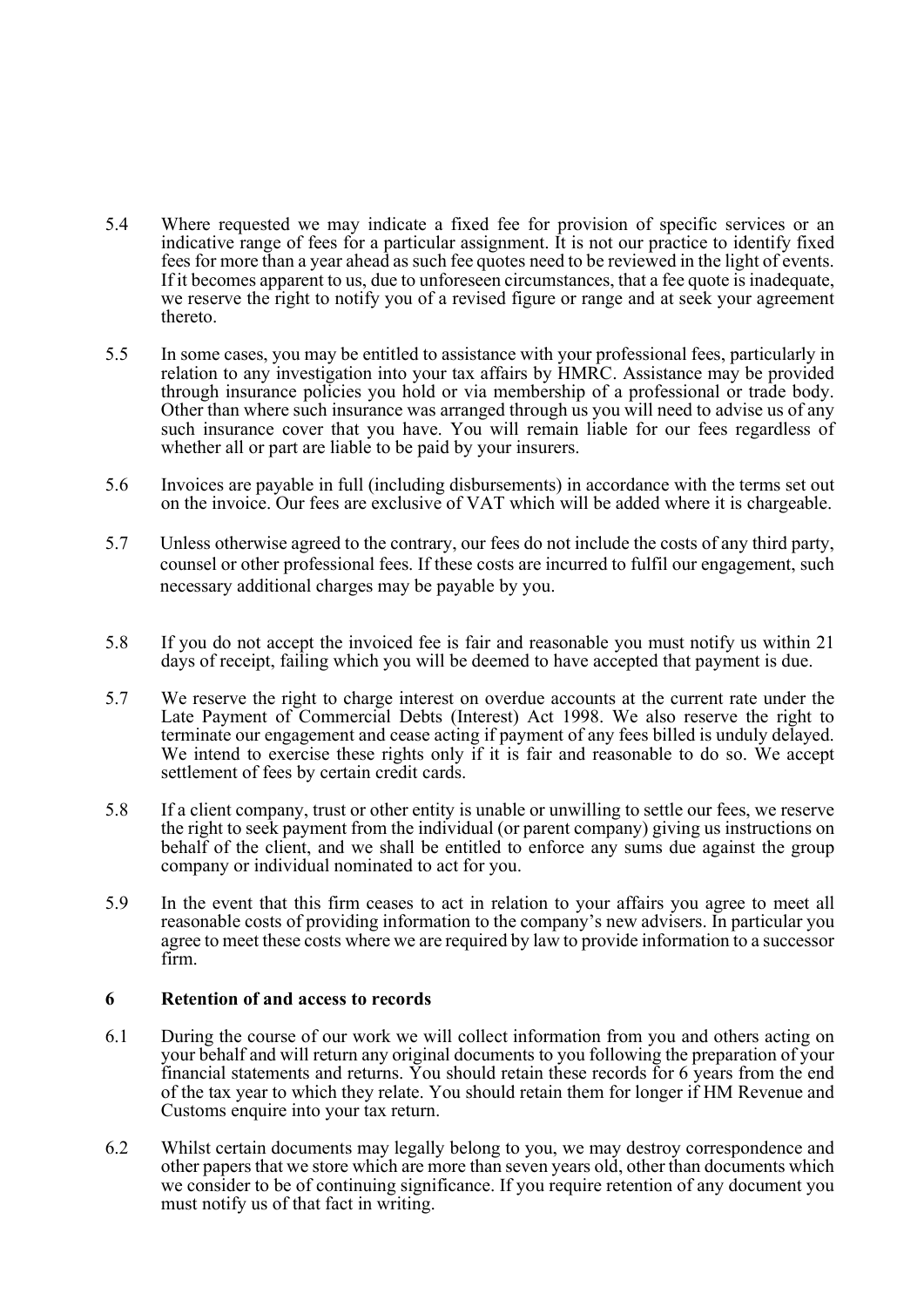## 7 Conflicts of interest and independence

- 7.1 We will inform you if we become aware of any conflict of interest in our relationship with you or in our relationship with you and another client, unless we are unable to do so because of our confidentiality obligations. We have safeguards that can be implemented to protect the interests of different clients if a conflict arises. Where conflicts are identified which cannot be managed in a way that protects your interest then we regret that we will be unable to provide further services.
- 7.2 If there is a conflict of interest that is capable of being addressed successfully by the adoption of suitable safeguards to protect your interests, we will adopt those safeguards. In resolving the conflict, we would be guided by ICAEW's Code of Ethics, which can be viewed at icaew.com/en/membership/regulations-standards-and-guidance/ethics. During and after our engagement, you agree that we reserve the right to act for other clients whose interests are or may compete with or be adverse to yours, subject, of course, to our obligations of confidentiality and the safeguards set out in the paragraph on confidentiality below.

# 8 Confidentiality

- 8.1 Unless we are authorised by you to disclose information on your behalf, we confirm that where you give us confidential information we shall at all times during and after this engagement, keep it confidential, except as required by law, by our insurers or as provided for in regulatory, ethical, or other professional pronouncements or as part of an external peer review applicable to us or our engagement.
- 8.2 You agree that, if we act for other clients who are or who become your competitors, to comply with our duty of confidentiality it will be sufficient for us to take such steps as we think appropriate to preserve the confidentiality of information given to us by you, both during and after this engagement. These may include taking the same or similar steps as we take in respect of the confidentiality of our own information.
- 8.3 In addition, if we act for other clients whose interests are or may be adverse to yours, we will manage the conflict by implementing additional safeguards to preserve confidentiality. Safeguards may include measures such as separate teams, physical separation of teams, and separate arrangements for storage of and access to information.
- 8.4 You agree that the effective implementation of such steps or safeguards as described above will provide adequate measures to avoid any real risk of confidentiality being impaired.
- 8.5 We may, on occasions, subcontract work on your affairs to other tax or accounting professionals. The subcontractors will be bound by our client confidentiality terms.
- 8.6 We will inform you of the proposed use of a subcontractor before they commence work, except where your data will not be transferred out of our systems and the subcontractor is bound by confidentiality terms equivalent to an employee.
- 8.7 If we use external or cloud based systems, we will ensure confidentiality of your information is maintained.
- 8.8 We reserve the right, for the purpose of promotional activity, training or for other business purpose, to mention that you are a client. As stated above we will not disclose any confidential information.
- 8.9 This applies in addition to our obligations on data protection in section 17.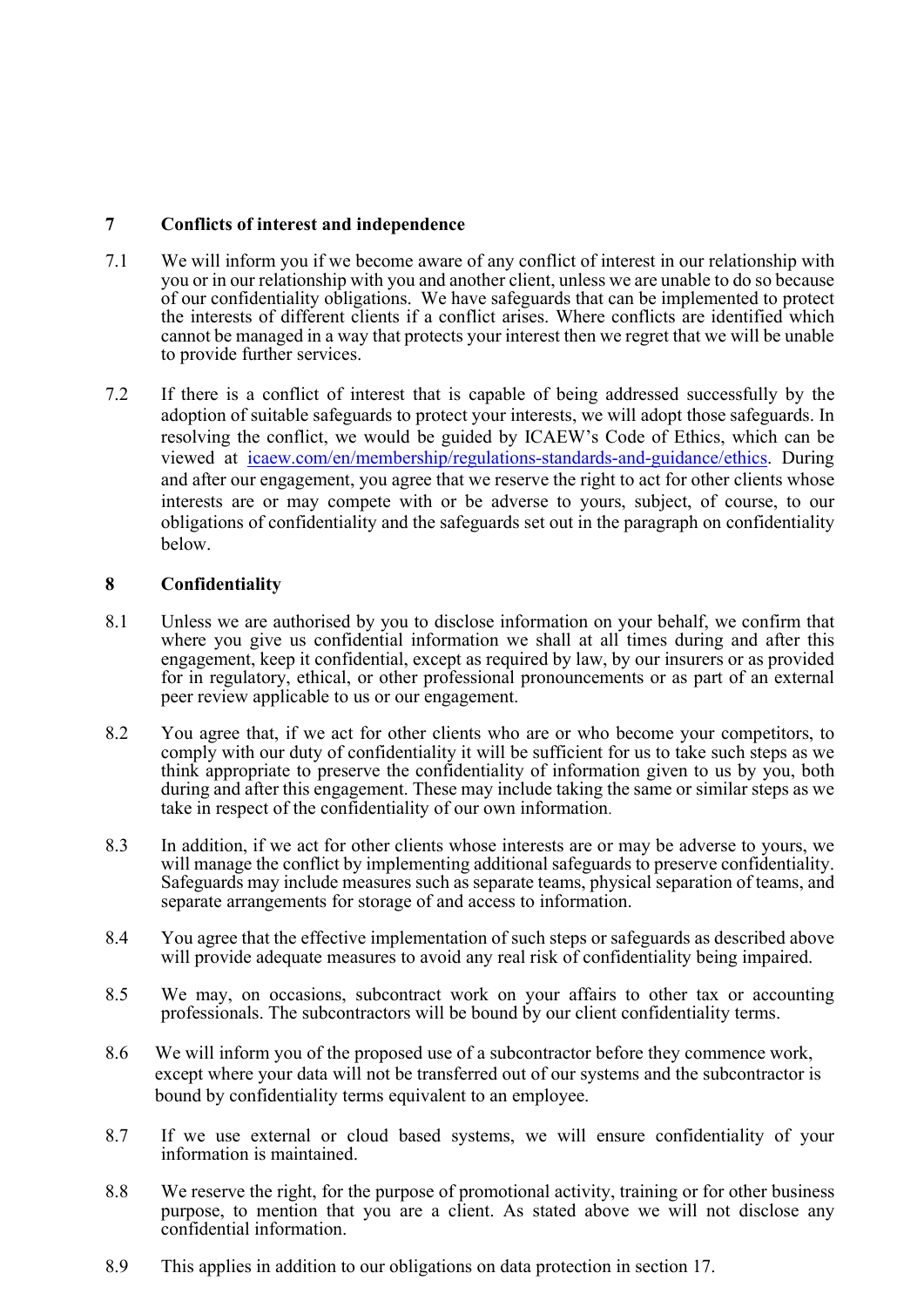## 9 Disengagement

9.1 Should we resign or be requested to resign we will normally issue a disengagement letter to ensure that our respective responsibilities are clear. Should we have no contact with you for a period of one year or more we may issue to your last known address a disengagement letter and hence cease to act.

# 10 Quality control

10.1 As part of our ongoing commitment to providing a quality service, our files are periodically subject to an independent regulatory or quality review. Our reviewers are highly experienced and professional people and are, of course, bound by the same requirements of confidentiality as our principals and staff.

## 11 Dealing with HM Revenue & Customs

- 11.1 When dealing with HM Revenue & Customs on your behalf we are required to be honest and to take reasonable care to ensure that your returns are correct. To enable us to do this, you are required to be honest with us and to provide us with all necessary information in a timely manner. For more information about "Your Charter" for your dealing with HM Revenue & Customs, see www.hmrc.gov.uk/charter/index.htm. To the best of our abilities, we will ensure that HM Revenue & Customs meet their side of the Charter in their dealings with you.
- 11.2 We will take account of the steps and checks suggested by HM Revenue & Customs in their "Agent Toolkits." While use of the Toolkits is voluntary, we will ensure that our quality control procedures match or enhance the suggestions in the Toolkits so that, in the unlikely event that HM Revenue & Customs consider any of your tax returns with which we assist to be inaccurate, we will be able to help you demonstrate to HM Revenue & Customs that reasonable care has been taken in the preparation of the return, thereby significantly reducing the possibility of an inaccuracy penalty being imposed. To further reduce the possibility of an inaccuracy penalty, you will remain responsible for maintaining good quality supporting records for each return, for providing us with all relevant information and explanations and for acting on any advice that we give you.

## 12 Implementation

12.1 We will only assist with implementation of our advice if specifically instructed and agreed in writing.

# 13 Intellectual property rights

13.1 We will retain all copyright in any document prepared by us during the course of carrying out the engagement save where the law specifically provides otherwise.

# 14 Help us to give you the right service

14.1 If at any time you would like to discuss with us how our service to you could be improved, or if you are dissatisfied with the service you are receiving, please let us know, by telephoning the engagement partner dealing with your affairs. If, however, you are unable to deal with any difficulty through him please contact Angus Burnett on angusb $@$ martincompany.co.uk.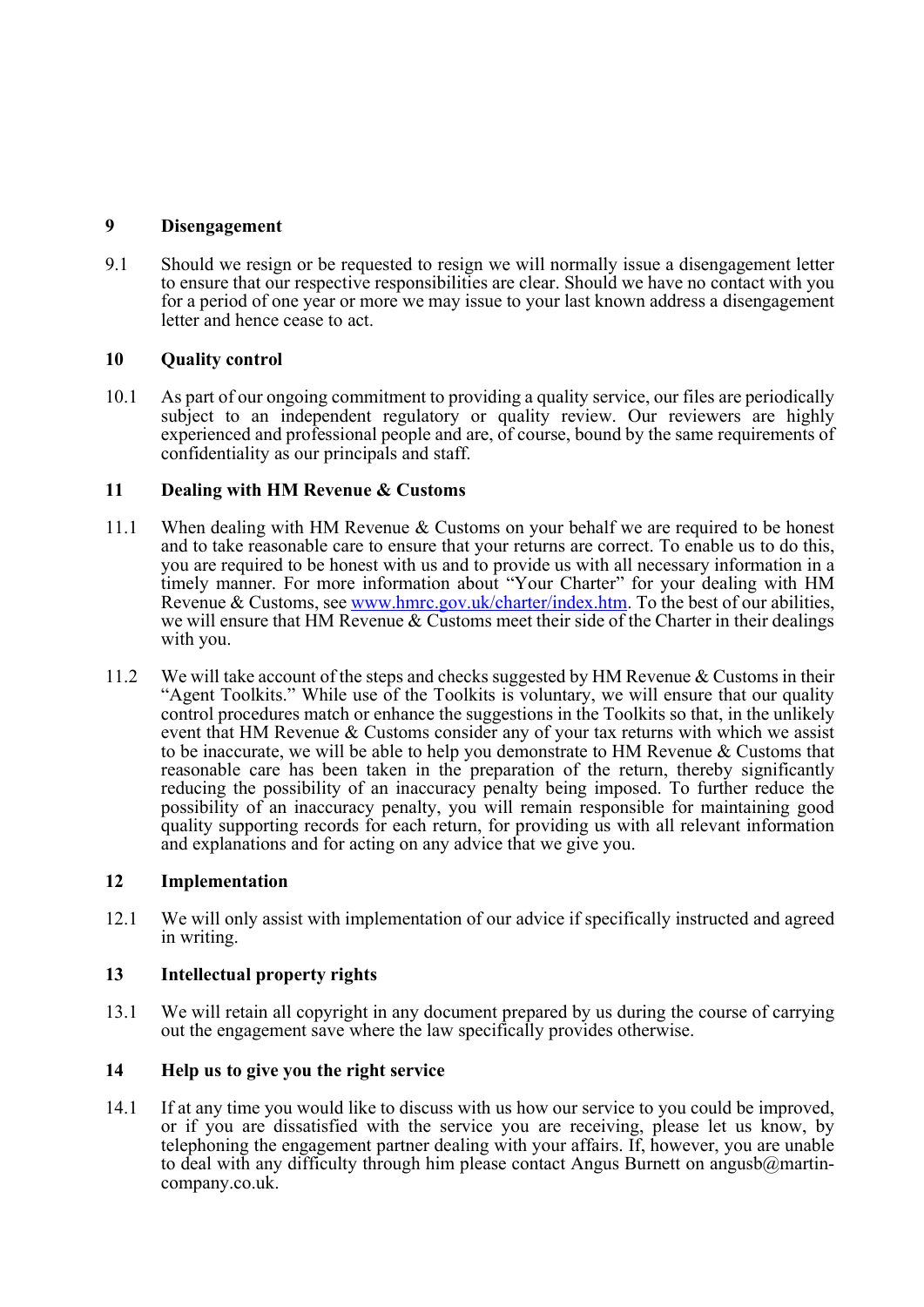- 14.2 We will consider carefully any complaint you may make about our service as soon as we receive it and do all we can to explain the position to you. We will acknowledge your letter within five business days of its receipt and endeavour to deal with your complaint within eight weeks.
- 14.3 If we do not answer your complaint to your satisfaction, you may, of course, take up the matter with our professional body, ICAEW.
- 14.4 In order for us to provide you with a high quality service on an ongoing basis it is essential that you provide us with relevant records and information when requested, reply to correspondence in a timely manner and otherwise follow the terms of the agreement between us set out in this Standard Terms of Business and associated Engagement letters. We therefore reserve the right to cancel the engagement between us with immediate effect in the event of:
	- your insolvency, bankruptcy or other arrangement being reached with creditors;
	- failure to pay our fees by the due dates;
	- either party being in breach of their obligations where this is not corrected within 30 days of being asked to do so.

#### 15 Applicable law

- 15.1 This Engagement Letter, the schedule of services and our standard terms and conditions of business are governed by, and construed in accordance with, English law. The Courts of England will have exclusive jurisdiction in relation to any claim, dispute or difference concerning this Engagement Letter and any matter arising from it. Each party irrevocably waives any right it may have to object to any action being brought in those courts, to claim that the action has been brought in an inappropriate forum, or to claim that those courts do not have jurisdiction.
- 15.2 If any provision in this Standard Terms of Business or any associated Engagement Letter, or its application, are found to be invalid, illegal or otherwise unenforceable in any respect, the validity, legality or enforceability of any other provisions shall not in any way be affected or impaired.

#### 16 Changes in the law

- 16.1 We will not accept responsibility if you act on advice previously given by us without first confirming with us that the advice is still valid in light of any change in the law or your circumstances.
- 16.2 We will accept no liability for losses arising from changes in the law or the interpretation thereof that occur after the date on which advice is given.

#### 17 Electronic and other communication

- 17.1 Unless you instruct us otherwise we may, where appropriate, communicate with you and with third parties via e-mail or by other electronic means. The recipient is responsible for virus checking e-mails and any attachments.
- 17.2 With electronic communication there is a risk of non-receipt, delayed receipt, inadvertent misdirection or interception by third parties. We use virus-scanning software to reduce the risk of viruses and similar damaging items being transmitted through e-mails or electronic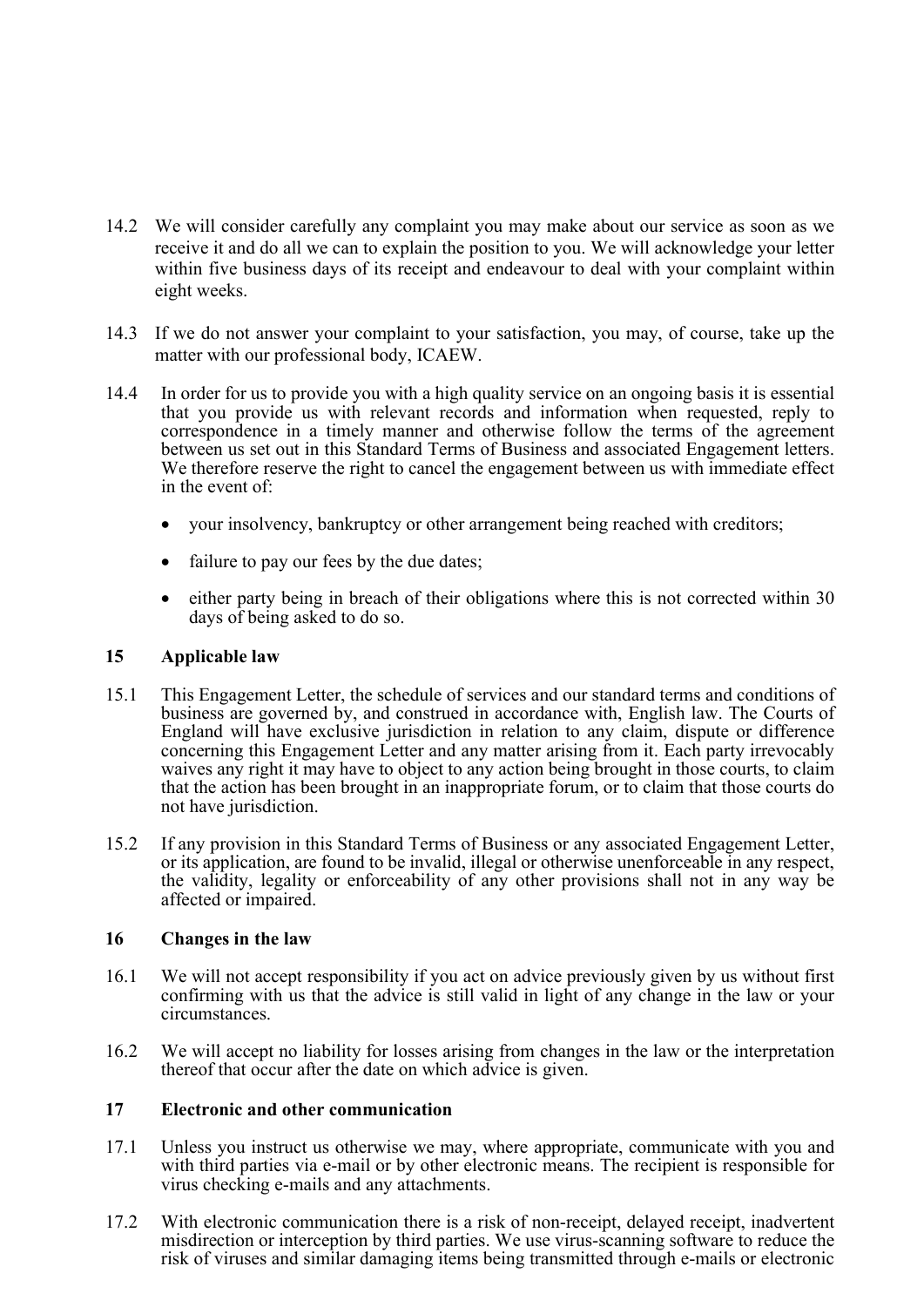storage devices. However electronic communication is not totally secure and we cannot be held responsible for damage or loss caused by viruses nor for communications which are corrupted or altered after despatch. Nor can we accept any liability for problems or accidental errors relating to this means of communication especially in relation to commercially sensitive material. These are risks you must bear in return for greater efficiency and lower costs. If you do not wish to accept these risks please let us know and we will communicate by paper mail, other than where electronic submission is mandatory.

- 17.3 It is the responsibility of the recipient to carry out a virus check on any attachments received.
- 17.4 Any communication by us with you sent through the post is deemed to arrive at your postal address two working days after the day that the document was sent.

#### 18 Data Protection

18.1 In this clause 17, the following definitions shall apply:

'client personal data' means any personal data provided to us by you, or on your behalf, for the purpose of providing our services to you, pursuant to our engagement letter with you;

'data protection legislation' means all applicable privacy and data protection legislation and regulations including PECR, the UK GDPR and any applicable national laws, regulations and secondary legislation in the UK relating to the processing of personal data and the privacy of electronic communications, as amended, replaced or updated from time to time;

'controller', 'data subject', 'personal data', and 'process' shall have the meanings given to them in the data protection legislation;

'UK GDPR' means the Data Protection Act 2018 as amended by the Data Protection, Privacy and Electronic Communications (Amendments etc.) (EU Exit) Regulations 2019 which merge the previous requirements of the Data Protection Act with the requirements of the General Data Protection Regulation ((EU) 2016/679); and

 'PECR' means the Privacy and Electronic Communications (EC Directive) Regulations 2003 (SI 2426/2003).

- 18.2 We shall each be considered an independent data controller in relation to the client personal data. Each of us will comply with all requirements and obligations applicable to us under the data protection legislation in respect of the client personal data.
- 18.3 You shall only disclose client personal data to us where:

(i) you have provided the necessary information to the relevant data subjects regarding its use (and you may use or refer to our privacy notice available at www.martinandcompany.co.uk);

(ii) you have a lawful basis upon which to do so, which, in the absence of any other lawful basis, shall be with the relevant data subject's consent; and

(iii) you have complied with the necessary requirements under the data protection legislation to enable you to do so.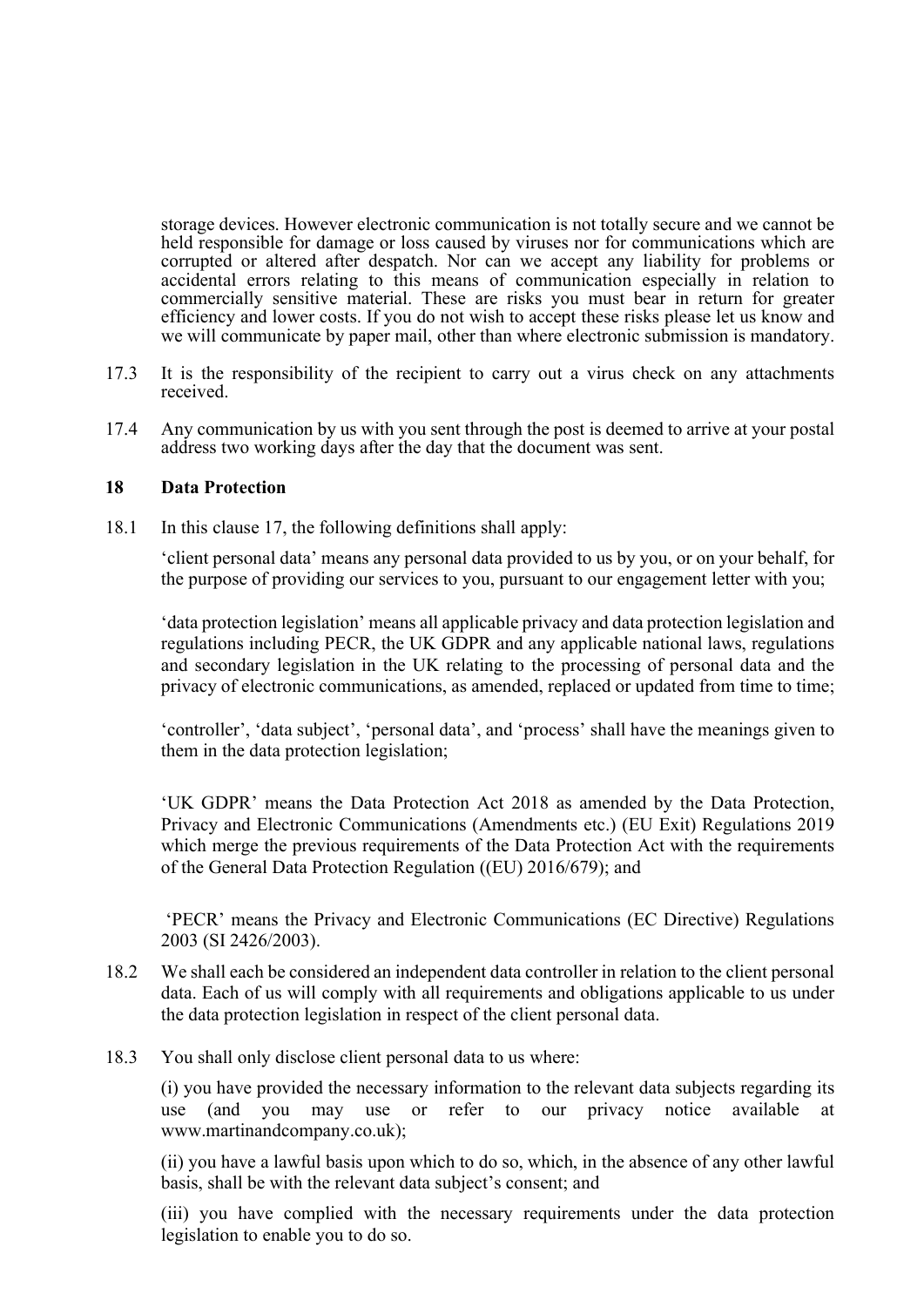- 18.4 Should you require any further details regarding our treatment of personal data, please contact our data protection manager.
- 18.5 We shall only process the client personal data:

(i) in order to provide our services to you and perform any other obligations in accordance with our engagement with you;

(ii) in order to comply with our legal or regulatory obligations; and

(iii) where it is necessary for the purposes of our legitimate interests and those interests are not overridden by the data subjects' own privacy rights. Our privacy notice (available at www.martinandcompany.co.uk) contains further details as to how we may process client personal data.

- 18.6 For the purpose of providing our services to you, pursuant to our engagement letter, we may disclose the client personal data to our regulatory bodies or other third parties (for example, our professional advisors or service providers). We will only disclose client personal data to a third party (including a third party outside of the UK) provided that the transfer is undertaken in compliance with the data protection legislation.
- 18.7 We shall maintain commercially reasonable and appropriate security measures, including administrative, physical and technical safeguards, to protect against unauthorised or unlawful processing of the client personal data and against accidental loss or destruction of, or damage to, the client personal data.
- 18.8 In respect of the client personal data, provided that we are legally permitted to do so, we shall promptly notify you in the event that:

(a) we receive a request, complaint or any adverse correspondence from or on behalf of a relevant data subject, to exercise their data subject rights under the data protection legislation or in respect of our processing of their personal data;

(b) we are served with an information, enforcement or assessment notice (or any similar notices), or receive any other material communication in respect of our processing of the client personal data from a supervisory authority as defined in the data protection legislation (for example in the UK, the Information Commissioner's Officer); or

(c) we reasonably believe that there has been any incident which resulted in the accidental or unauthorised access to, or destruction, loss, unauthorised disclosure or alteration of, the client personal data.

18.9 Upon the reasonable request of the other, we shall each co-operate with the other and take such reasonable commercial steps or provide such information as is necessary to enable each of us to comply with the data protection legislation in respect of the services provided to you in accordance with our engagement letter with you in relation to those services.

## 19 Services Regulations 2009

- 19.1 In accordance with the disclosure requirements of the Services Regulations 2009, our professional indemnity insurers are as follows;
	- Great Lakes Insurance SE & Zurich Insurance plc Link House, St.Mary's Way Chesham, HP5 1HR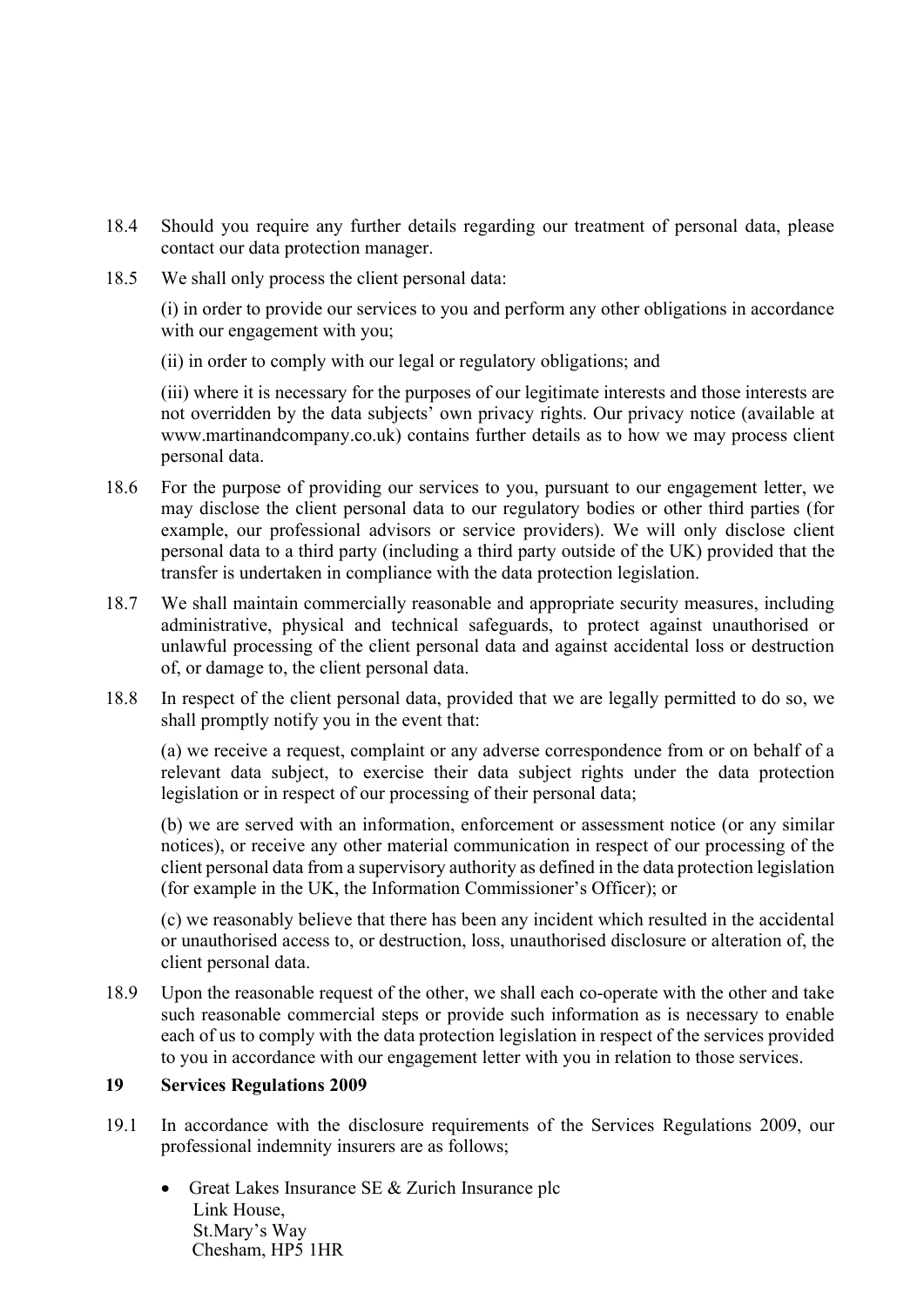- American International Group UK Limited The AIG Building 58 Fenchurch Street London, EC3M 4AB
- Axis Speciality London 10<sup>th</sup> Floor, Chancery Place 50 Brown Street Manchester, M2 2JG
- Nexus Underwriting Limited 52-56 Leadenhall Street London, EC3A 2EB

 The territorial coverage is worldwide excluding business carried out from an office in the United Stated of America (USA) or Canada and excludes any action for a claim brought in any court in the USA or Canada.

## 20 Limitation of third party rights

20.1 The advice and information we provide to you as part of our service is for your sole use, and not for any third party to whom you may communicate it, unless we have expressly agreed in the engagement letter that a specified third party may rely on our work. We accept no responsibility to third parties, including any group company to whom the engagement letter is not addressed, for any advice, information or material produced as part of our work for you which you make available to them. A party to this agreement is the only person who has the right to enforce any of its terms, and no rights or benefits are conferred on any third party under the Contracts (Rights of Third Parties) Act 1999.

# 21 Client identification

- 21.1 As with other professional services firms, we are required to identify our clients for the purposes of the UK anti-money laundering legislation. We may request from you, and retain, such information and documentation as we require for these purposes and/or make searches of appropriate databases. If we are not able to obtain satisfactory evidence of your identity, we will not be able to proceed with the engagement. If we are not able to obtain satisfactory evidence of your identity and where applicable that of the beneficial owners, we will not be able to proceed with the engagement.
- 21.2 If you undertake business that requires you to be supervised by an appropriate supervisory authority to follow anti-money laundering regulations including if you accept or make a high value cash payments of  $\epsilon 10,000$  or more (or equivalent in any currency) in exchange for goods you should inform us.
- 21.3 Any personal data received from you to comply with our obligations under The Money Laundering, Terrorist Financing and Transfer for Funds (Information on the Payer) Regulations 2017 (MLR 2017) will be processed only for the purposes of preventing money laundering or terrorist financing. No other use will be made of this personal data unless use of the data is permitted by or under enactment other than the MLR 2017, or we have obtained the consent of the data subject to the proposed use of the data.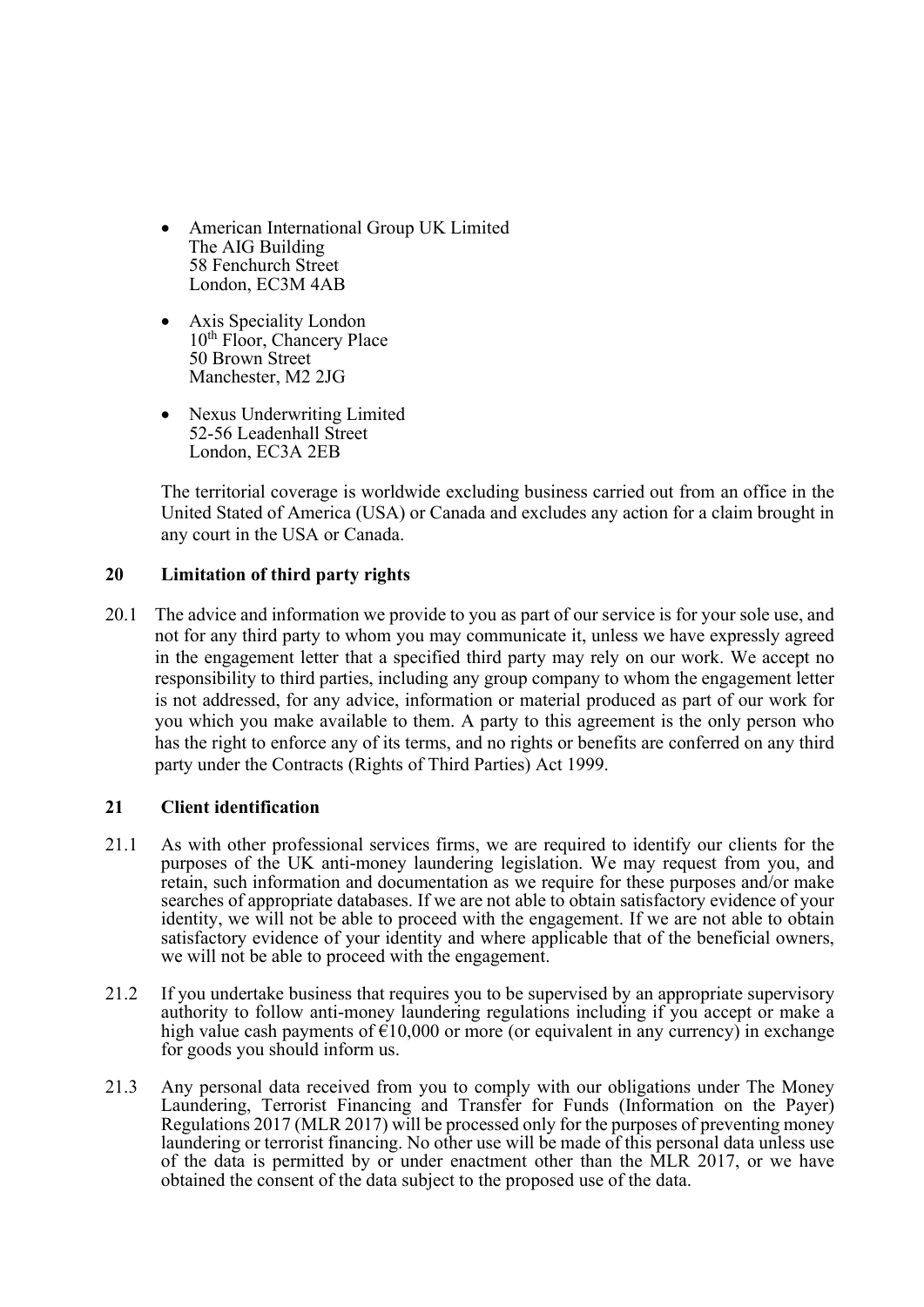# 22 Limitation of liability

- 21.1 We will provide our services with reasonable care and skill. Our liability to you is limited to losses, damages, costs and expenses caused by our negligence or wilful default. However, to the fullest extent permitted by law, we will not be responsible for any losses, penalties, surcharges, interest or additional tax liabilities where you or others supply incorrect or incomplete information, or fail to supply any appropriate information or where you fail to act on our advice or respond promptly to communications from us or the tax authorities. Further, we will not be liable to you for any delay or failure to perform our obligations if the delay or failure is caused by circumstances outside our reasonable control.
- 22.2 You will not hold us, our directors and staff, responsible, to the fullest extent permitted by law, for any loss suffered by you arising from any misrepresentation (intentional or unintentional) supplied to us orally or in writing. This applies equally to fraudulent acts, misrepresentation or wilful default on the part of any party to the transaction and their directors, officers, employees, agents or advisers. However, this exclusion shall not apply where such misrepresentation, withholding or concealment is or should (in carrying out the procedures which we have agreed to perform with reasonable care and skill) have been evident to us without further enquiry.
- 22.3 You have agreed that you will not bring any claim in connection with services we provide against any of our directors or employees personally.
- 22.4 Our work is not, unless there is a legal or regulatory requirement, to be made available to third parties without our written permission and we will accept no responsibility to third parties for any aspect of our professional services or work that is made available to them. You agree to indemnify us and our agents in respect of any claim (including any claim for negligence) arising out of unauthorised disclosure by you or by any person for whom you are responsible of our advice and opinions, whether in writing or otherwise. This indemnity will extend to the cost of defending any such claim, including payment at our usual rates for the time that we spend defending it.

## 23 Use of our name in statements or documents issued by you

23.1 You are not permitted to use our name in any statement or document that you may issue unless our prior written consent has been obtained. The only exception to this restriction would be statements or documents that in accordance with applicable law are to be made public.

## 24 Reliance on advice

24.1 We will endeavour to record all advice on important matters in writing. Advice given orally is not intended to be relied upon unless confirmed in writing. Therefore, if we provide oral advice (for example during the course of a meeting or a telephone conversation) and you wish to be able to rely on that advice, you must ask for the advice to be confirmed by us in writing. Advice is valid as at the date it was given.

#### 25 Interpretation

25.1 If any provision of our engagement letter or terms of business is held void for whatever reason, then that provision will be deemed not to form part of this contract and no other provisions will be affected or impaired in any way. In the event of any conflict between these terms of business and the engagement letter the relevant provision in the engagement letter or schedules will take precedence.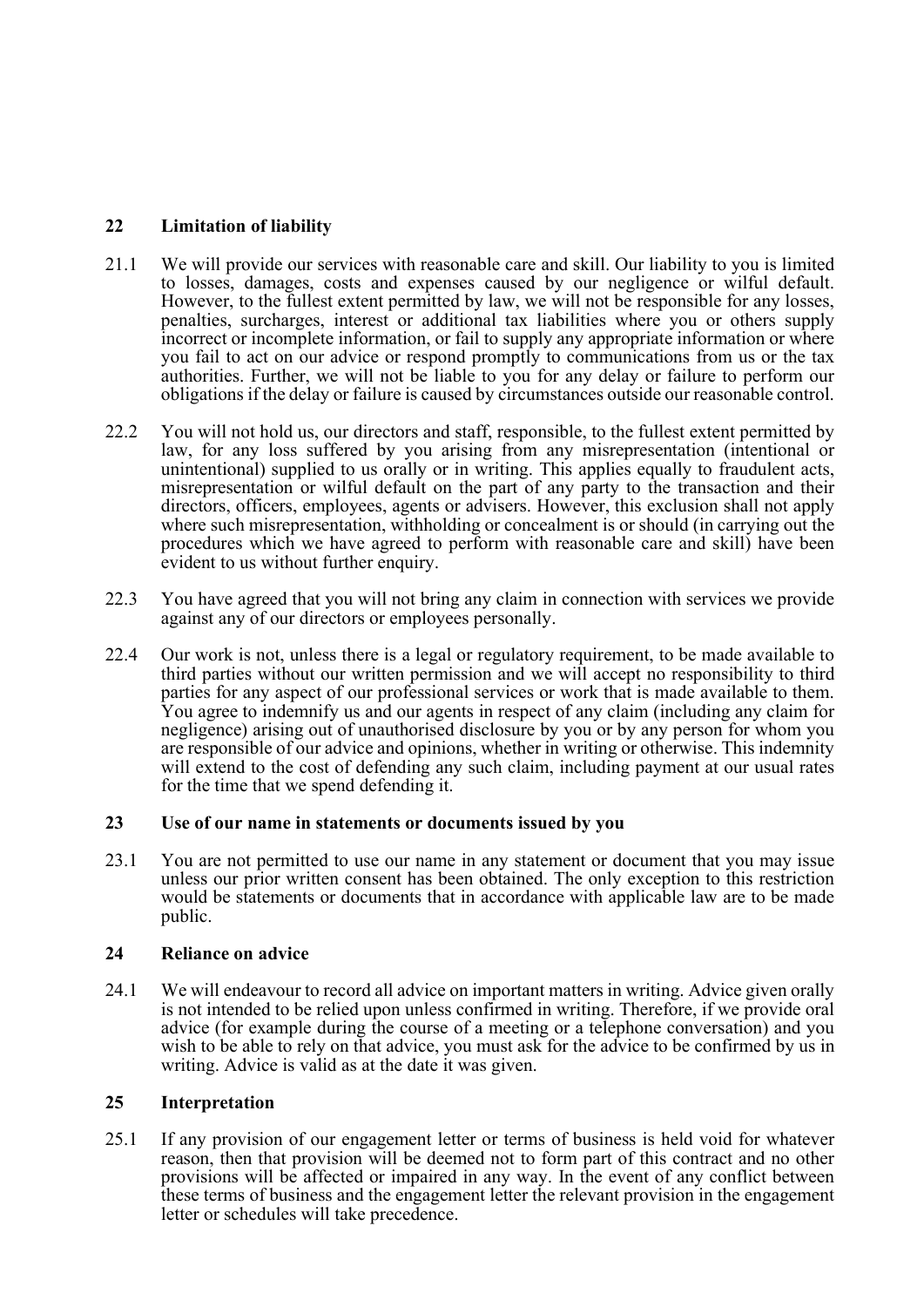## 26 Internal disputes

26.1 If we become aware of a dispute between the parties who own or are in some way involved in the ownership and management of the business, it should be noted that our client is the business and we would not provide information or services to one party without the express knowledge and permission of all parties. Unless otherwise agreed by all parties we will continue to supply information to the normal place of business for the attention of the directors/proprietors. If conflicting advice, information or instructions are received from different directors/principals in the business we will refer the matter back to the board of directors/partnership and take no further action until the board/partnership has agreed the action to be taken.

## 27 Lien

27.1 Insofar as we are permitted to do so by law or professional guidelines, we reserve the right to exercise a lien over all funds, documents and records in our possession relating to all engagements for you until all outstanding fees and disbursements are paid in full.

#### 28 Period of engagement and termination

- 28.1 Unless otherwise agreed in our engagement letter, our work will begin when we receive implicit or explicit acceptance of that letter. Except as stated in that letter we will not be responsible for periods before that date.
- 28.2 Each of us may terminate our agreement by giving not less than 21 days notice in writing to the other party except where you fail to cooperate with us or we have reason to believe that you have provided us (or HMRC) with misleading information, in which case we may terminate this agreement immediately. Termination will be without prejudice to any rights that may have accrued to either of us prior to termination.
- 28.3 We reserve the right to terminate the engagement between us with immediate effect in the event of: your insolvency, bankruptcy or other arrangement being reached with creditors; an independence issue or change in the law which means we can no longer act; failure to pay our fees by the due dates; or either party being in breach of their obligations if this is not corrected within 30 days of being asked to do so.
- 28.4 In the event of termination of our contract, we will endeavour to agree with you the arrangements for the completion of work in progress at that time, unless we are required for legal or regulatory reasons to cease work immediately. In that event, we shall not be required to carry out further work and shall not be responsible or liable for any consequences arising from termination.

#### 29 Foreign Account Tax Compliance Act (FATCA) and Common Reporting Standards

- 29.1 Unless agreed specifically in a separate engagement letter, we are not responsible for your compliance with the International Tax Compliance (United States of America) Regulations 2013, produced as a result of FATCA. In particular, we are not responsible for the categorisation of any UK entity into either a Financial Institution (FI) or an active or passive Non-Financial Foreign Entity (NFFE) nor, if a Financial Institution, for its registration with the US Internal Revenue Service (IRS) and subsequent submission of the required annual returns to HM Revenue & Customs.
- 29.2 However, if requested to do so we can provide advice on the completion of the forms supplied by Financial Institutions under these Regulations, or under Common Reporting Standards, and used by them to determine the status of an entity. We can also provide advice